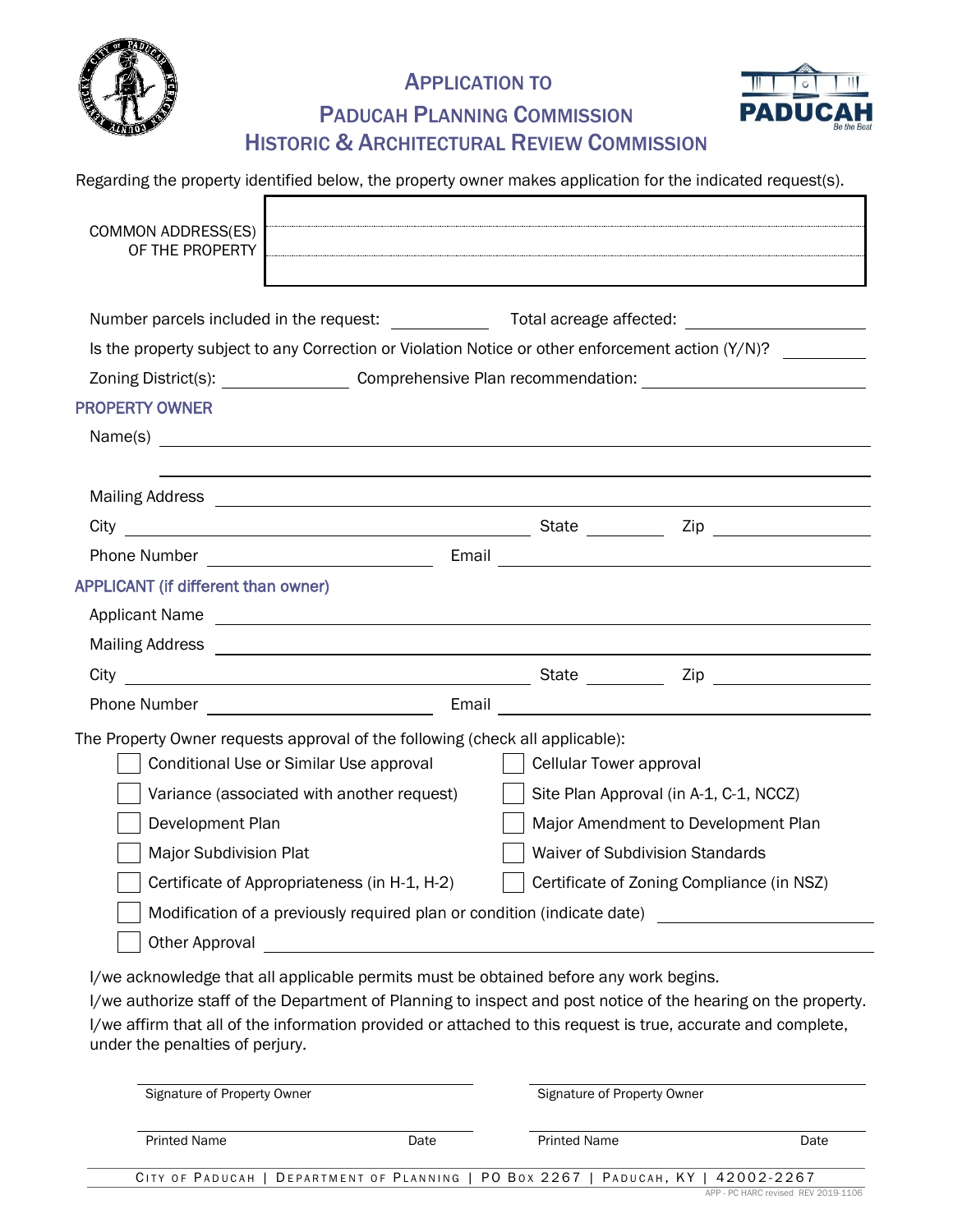# CHECKLIST FOR PLANNING COMMISSION/ HARC APPLICATIONS

All information must be provided at the time of filing the application.

 $\Box$  Completed and signed Application. Application must be legible; must be signed by the property owner.

 $\Box$  Surrounding Property Owners. List of the names and addresses of all owners of properties within 200 feet of the subject property and any property adjacent to the subject property owned by the applicant/owner shall be provided. The City of Paducah does not constitute a property owner requiring notice if the property is right-of-way used for street or highway purpose. Names and addresses shall be from the records of the Property Value Administrator (PVA); the PVA is located at 621 Washington Street, Paducah KY 42003.

- $\Box$  Affidavit. Completed and signed *Surrounding Property Owners Affidavit* must be submitted.
- $\Box$  Detailed Description. Attach a detailed description of what is requested and why. Include any drawings, data or supportive reasoning.
- $\Box$  Application Fee. Checks should be made out to "City of Paducah." Fees in accordance with city code Sec. 126-143. - Fee schedule, as amended, plus any recording fees (\$50).

### EXAMPLE

The proposed site is cross-hatched and highlighted in yellow & red. The property in orange (to the right of the site) is also owned by the applicant; therefore the adjacent property is taken from that property line as well.

The adjacent properties are checked and colored light green. Each of these 14 properties should receive notice in the mail.

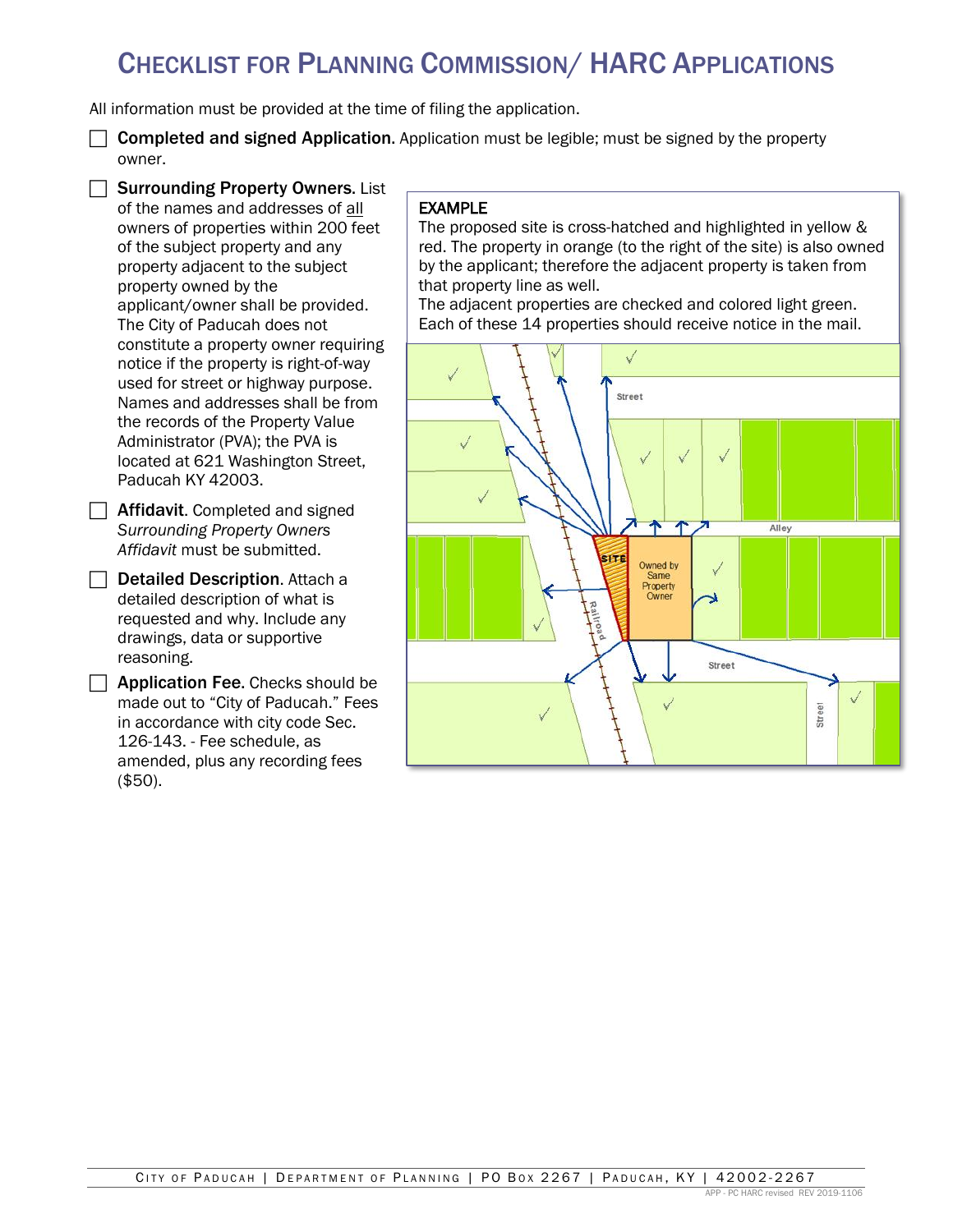# List of Surrounding Property Owners

The undersigned hereby makes oath or affirms, under penalties of perjury, that the list below (or attached with) is a true and accurate list of names and addresses of all property owners within 200 feet of the subject property and any property adjacent to the subject property owned by the applicant/owner, according to the Property Valuation Administrator pursuant to KRS Chapter 100 and the by-laws of the Paducah Board of Adjustment.

> *Full Name Address City, State, Zip*

*Full Name Address City, State, Zip*

*Signature Date*

*Printed Name*